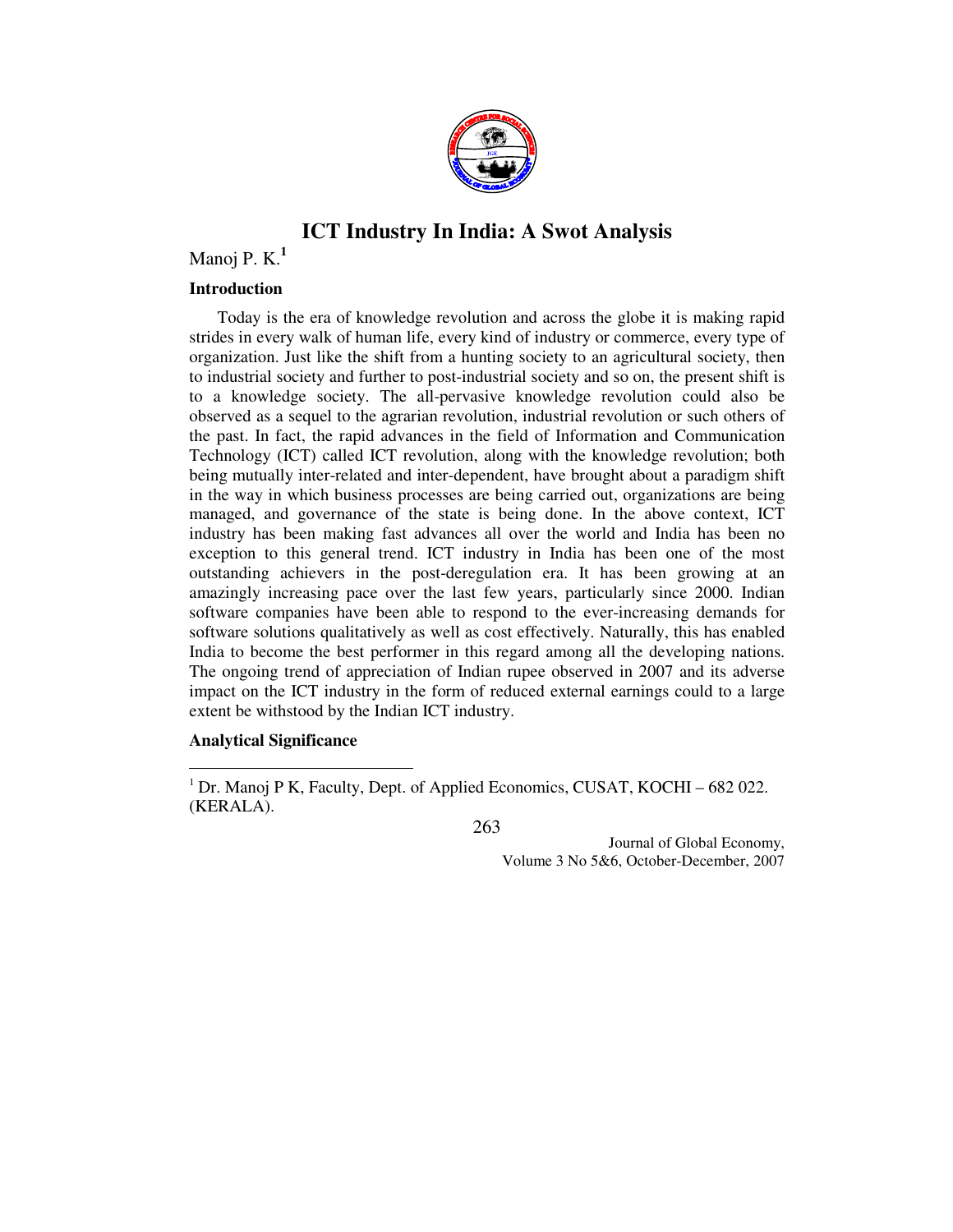For an emerging economy like India, fast economic development is possible essentially by embracing ICT in a big way, as ICT alone can provide the requisite competitive edge that is essential for fast and sustained economic growth in a globalized environment. In its endeavor to become the 'global services hub', what India needs to attain is nothing but unmatched performance in respect of ICT, BPO and allied sectors. While, it appears that the policy initiatives so far have been in the right direction and so is the performance of this industry over the years, there is no scope for complacency as is evident from ever growing competition from other nations, especially the developing world. In this context, it is relevant to make an analysis of the trend in respect of the performance of Indian ICT industry over the last few years vis-à-vis the rest of the world, the latest developments and trends in the field. Such an analysis would reveal, inter alia, the problems and weaknesses of the industry, as well as its opportunities and threats. Accordingly, it helps us to formulate meaningful strategies that are helpful for making the industry abreast of the changes. This paper is an effort in this direction.

#### **Methodology and Data Sources**

Methodology for this paper consists of extensive review of relevant literature relating to the performance of various nations in ICT front, with special reference to India. The type of research is both descriptive and analytical. It is descriptive because it traces the trend of the performance of this industry over the last few years till date and also that of the world as a whole. It is analytical also since it makes a critical and comparative analysis of the Indian scenario vis-à-vis the major global developments to arrive at pragmatic measures to sustain and improve the performance of this industry. The data used are secondary data available from reliable and authentic sources, like, the official publications of NASSCOM (e.g. Strategic Review 2006), the World Bank (e.g. World Development Indicators: 2005), Government of India (e.g. Indian Economic Survey), publications of IDC and so on.

### **Objectives of the Paper**

The objectives of this paper are mainly three (i) to make an overall study of the global experiences and trends in respect of ICT industry, (ii) to study the performance of the Indian ICT industry (including, its strengths, weaknesses, opportunities and threats), and lastly (iii) to make constructive suggestions as to ensure superior performance of the Indian ICT industry in the light of the latest developments and trends in the field.

264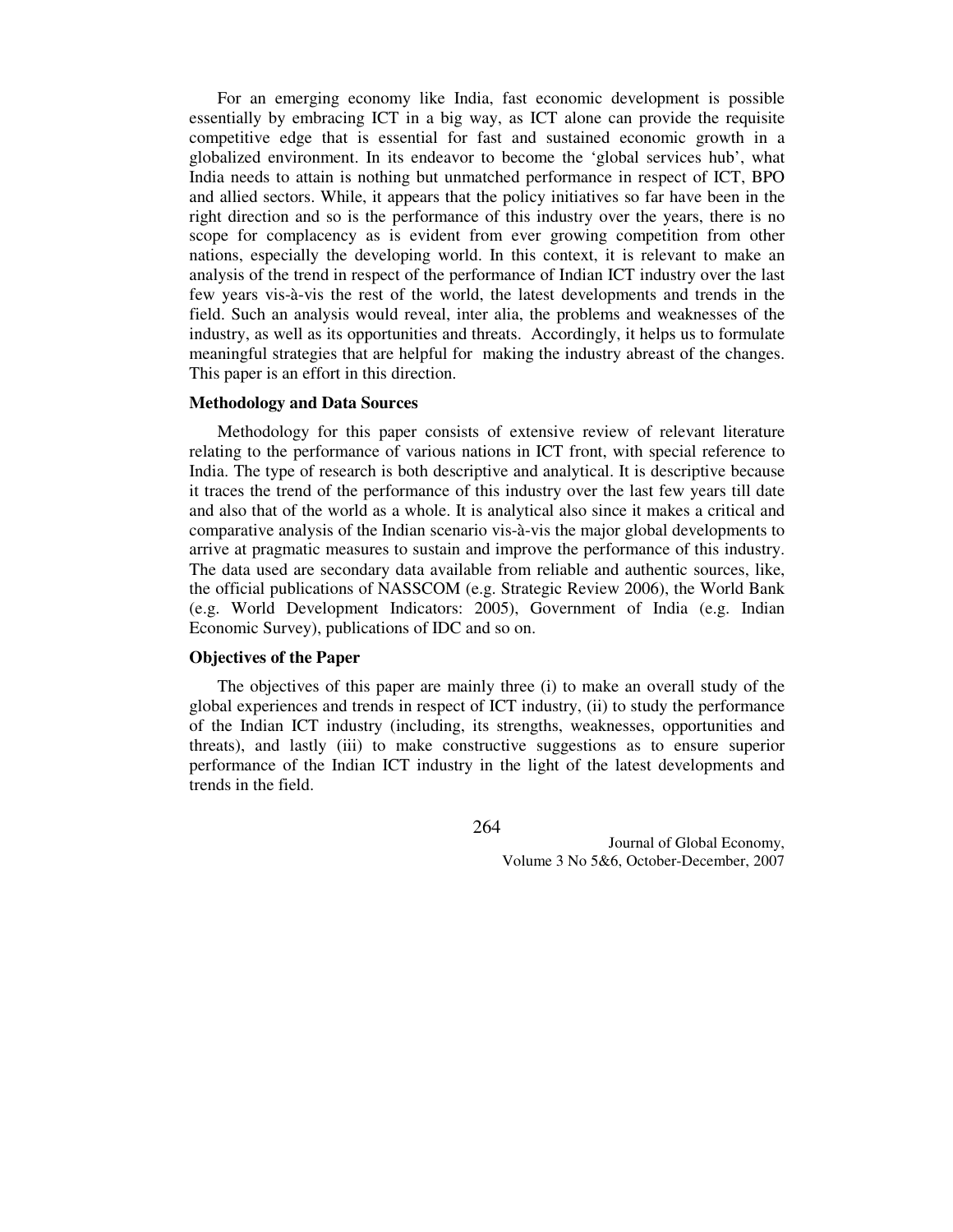#### **Organization of the Paper**

The paper is organized into three major Parts. Part – I deals with the global experiences and trends in respect of ICT industry; Part – II the ICT industry in India. Lastly Part – III gives the suggestions for further improving the performance of the ICT industry in India. The paper ends with the concluding remarks of the author.

#### **Part – I**

#### **ICT Experiences and the Performance Trends of the Industry: Global Scenario.**

Over the past three decades, the services sector has come to the forefront of economic activity the world over. This shift is characterised by an above average growth in the share of services sector in the total global trade as well as its increasing share of employment and value added in the world economy. Equally notable (as the growth itself) has been the growing participation of developing economies, like India, in this upward trend. While the value of worldwide exports of services has grown at an average of 7.6 percent annually, since 1980 (till 2004), that of export of goods has grown at an annual rate of 6.6 percent. The worldwide trade in commercial services has shown more than a five-fold increase in the past two decades, from under USD 400 billion in the early 1980s to over USD 2,100 billion in 2004. During the above period the contribution of exports of commercial services to total world exports (goods and commercial services) has risen from 16 percent (1980) to 19 percent (2004).

 Advances in ICT and their applications over the past two decades have had a paradigm changing impact on the global trade in services. ICT has emerged as the world's fastest growing economic activity, and is transforming resource-based economies to knowledge-based economies. Over the last two decades there has been a mind-boggling levels of growth in information services, products and production processes. Pure data and information-oriented engineering of earlier days have already given way to knowledge engineering. The application and impact of ICT is so pervasive that it is effecting issues as diverse as balance of payment, skill development, design competence, mass media reach, industrial competitiveness, publication, communication, transportation, health, financial infrastructure, industrial productivity and managerial efficiency. Worldwide, ICT has proved itself to be a tool of productivity and efficiency that can very effectively bring about better transparency in all administrative and managerial functions. Appropriate use of ICT can make the state-governance extremely effective and citizen-friendly, contributing positively to the standard of living of the citizen. Internet is becoming so popular that electronic-

265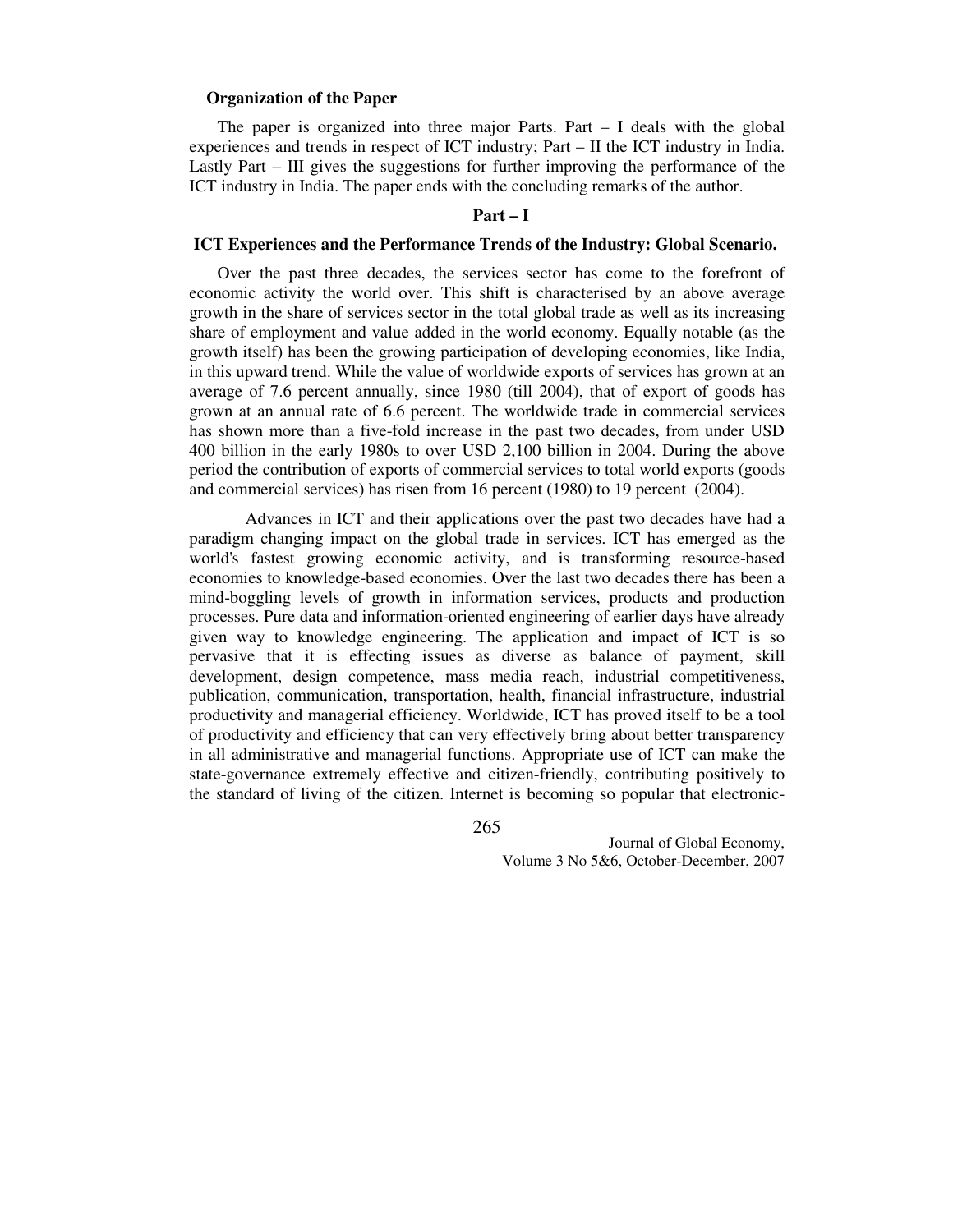commerce (e-commerce) is going to be the way the world will do business in future. Entirely new ways are emerging using which the future Governments will function more effectively and efficiently.

As demonstrated by the Indian ICT sector, today a wide range of services can actually be delivered, and hence consumed, independent of the location of the provider and consumer of these services. The influence of ICT on the growth of trade in services is, in fact, clearly reflected in the growth of Indian ICT sector. Over the past decade, this sector has grown at a Compounded Annual Growth Rate (CAGR) of more than 25 percent and is currently estimated at over USD 36 billion (in annual revenue). Though the services sector is not a product of recent economic evolution – and trade in services is not restricted to ICT, developments in ICT have played an integral role in the globalization of services, not only as a prominent output of the phenomenon, but also as a facilitator of the influence of other underlying drivers. During the last few years, particularly since the financial year 2000, there has been appreciable progress in the global ICT industry. The year 2005 has been a year of steady growth with gradually increasing optimism for the global ICT sector. The key drivers behind the surge in this industry have primarily been the increasing outsourcing adoption and maturing global service delivery. There has been substantial ICT spending across key markets of the US and Western Europe, and strong growth in emerging markets. The global ICT spending for the FY 2005 was to the tune of USD 1480 Billion. Of this the IT services accounted for a revenue to the tune of USD 441 Billion with growth rate of 5.9 percent, whereas the BPO industry had a revenue to the level of USD 395 Billion with growth rate of 9.6 percent. The total revenue of the hardware industry was USD 410 Billion showing a growth rate of 5.1 percent. The revenue generated by the software product industry was to the tune of USD 206 Billion. Such relevant particulars as the break-up of the respective shares of America, Europe and Asia Pacific into Hardware, Software and Services are shown in Table (1) below. Table (2) gives the segment-wise break up of global ICT revenues (FY 2003-2005E).

| Particulars             | Total Revenue in US Dollar Billions |          |          |       |  |  |
|-------------------------|-------------------------------------|----------|----------|-------|--|--|
| (Name of the Continent) | Hardware                            | Software | Services | Total |  |  |
| America                 | 154                                 | 107      | 491      | 752   |  |  |
| Europe                  | 152                                 | 69       | 251      | 472   |  |  |

Table (1) : Revenues from ICT: Global Scenario. (US Dollar Billions)

266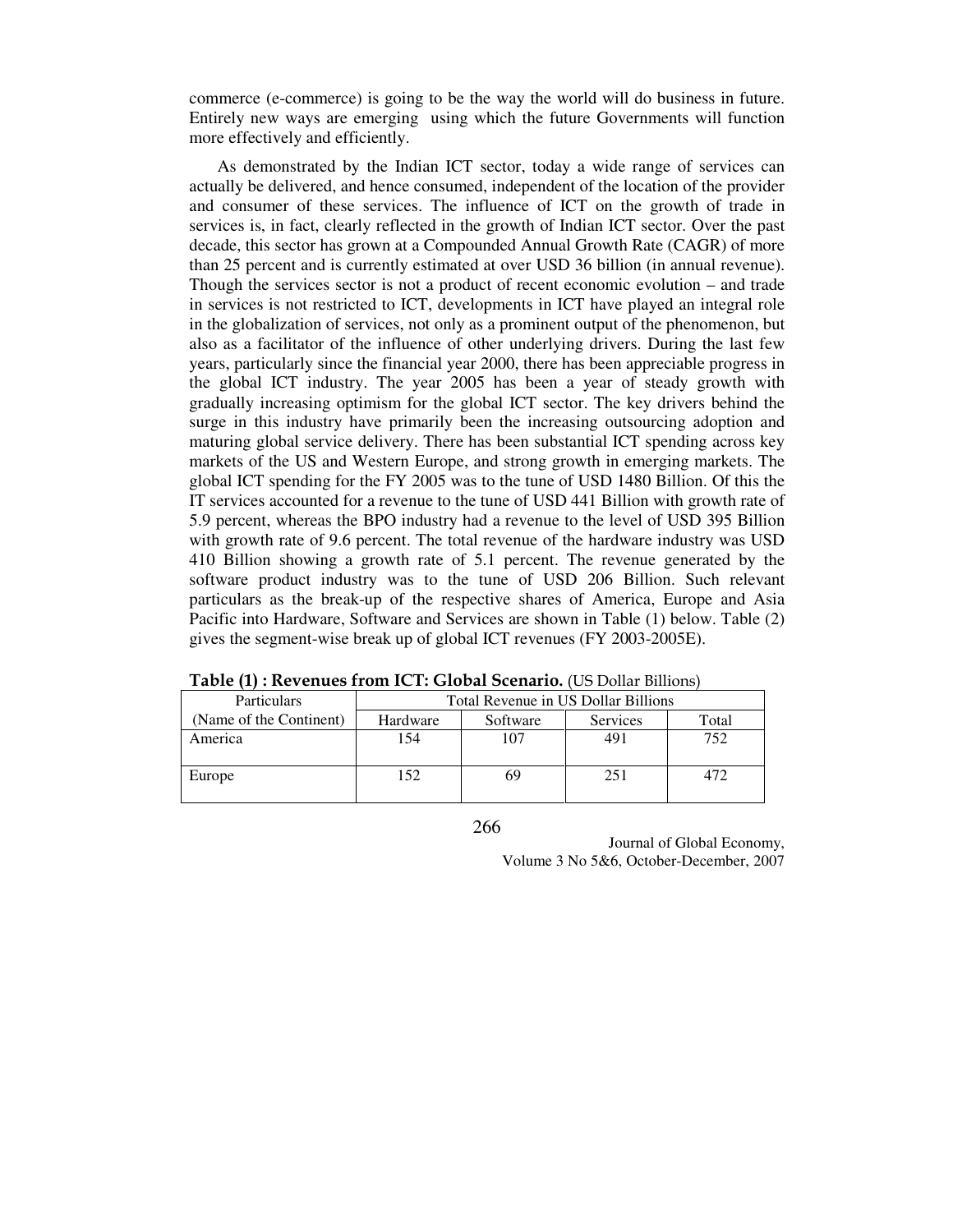| Asia-Pacific | 104 | 30  | $\Omega$<br>∠∠ | 256  |
|--------------|-----|-----|----------------|------|
| Total        | 410 | 206 | 863            | 1480 |

(Source: IDC & NASSCOM)

Table (2) : Revenues from ICT: Global Scenario – Segment-wise Growth Rates

| Particulars     | FY 2003 | FY 2004 | Y to Y Growth | FY 2005 E |
|-----------------|---------|---------|---------------|-----------|
| Hardware        | 351.8   | 365.4   | 3.9%          | 386.6     |
| Software        | 186.2   | 197.3   | 6.0 $%$       | 211.1     |
| IT Services     | 382.1   | 399.8   | 4.9 %         | 422.6     |
| <b>ITES BPO</b> | 405.1   | 447.7   | 10.5 %        | 497.8     |
| Total           | 1325.0  | 1410    | --            | 151.8     |

(Source: IDC)

In short, it may be stated that there has been significant increase in the global services industry in general and ICT industry in particular over the last two decades. In respect of developing countries like India, the above shift has got tremendous strategic significance particularly in the context of the ongoing economic deregulation measures the world over.

#### **Part – II**

### **ICT Industry in India**

### **Indian ICT Industry– Robust Growth and Increasing Global Presence.**

India has been in the forefront of the global ICT boom; this situation being characterized by huge spending on ICT that has grown by nearly seven per cent in 2005. Besides, over the last few years there has been a steady growth in Indian ICT initiatives, almost in tune with the global trend in this regard. As in the past, in India outsourcing continued to be the primary growth engine for the ICT sector, with global service delivery forming an integral part of the strategies adopted by customers as well as service providers. Furthermore, the year 2005 has observed the emergence of many hitherto 'India-centric' ICT companies as 'Indian IT Multinationals' by building up considerable presence in the global ICT scenario, through cross-border acquisitions as well as organic growth in other low-cost locations. This in turn has been complemented by global majors continuing to ramp-up their offshore delivery capabilities – predominantly in India, vindicating the success of the global delivery

267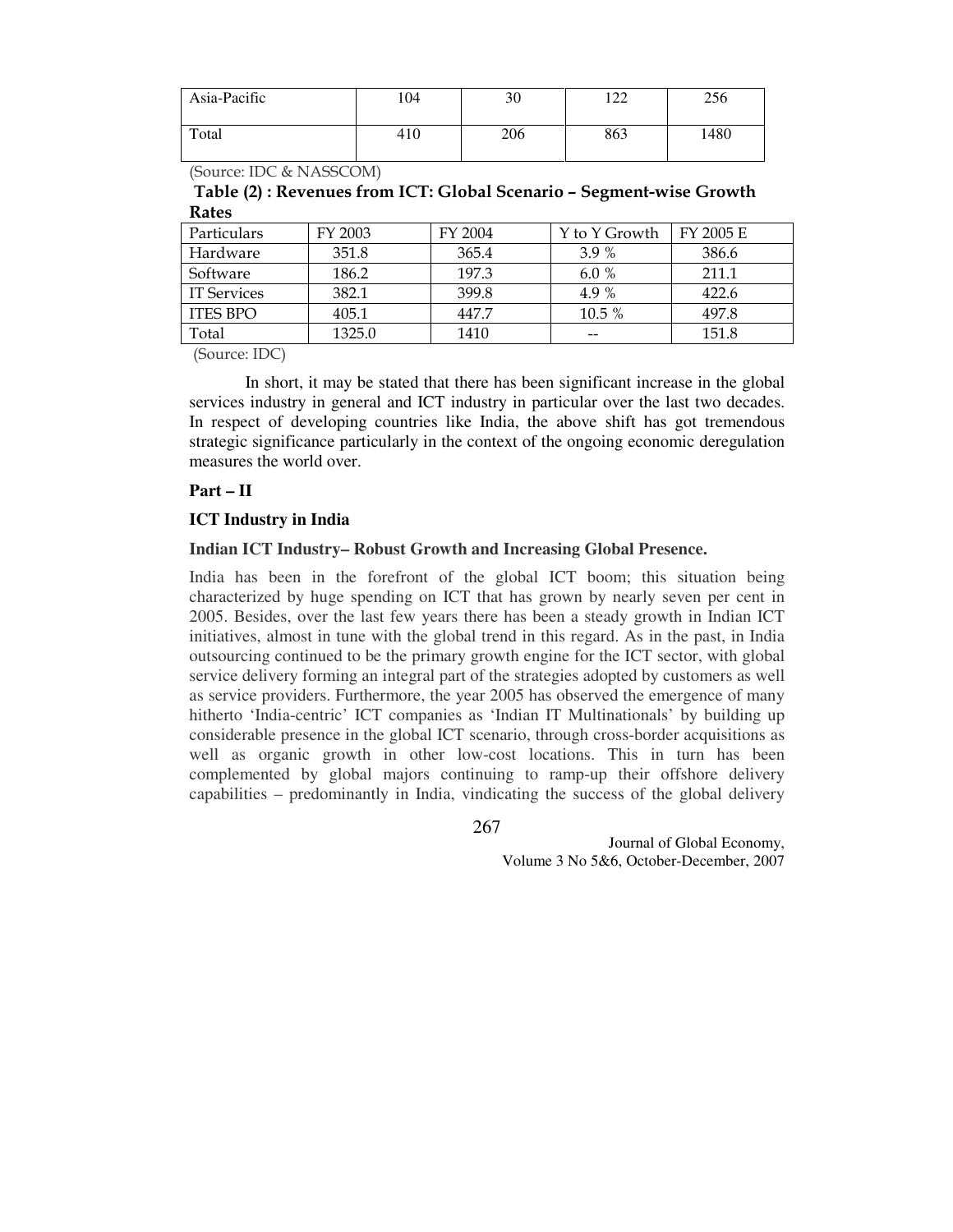model. These developments underline the increasingly important role of India in the global ICT arena.

India's unparalleled attractiveness as an ICT destination is now a well-known fact. Besides India's well-established ICT prowess, there are scores of other factors that have attracted the international investors which include, inter alia, the strong economic prospects backed by sound macro-economic fundamentals, quite favorable demographics and investment ratios, rich human capital, gradually opening up of international trade, increasing urbanization, rising consumption spending backed by a growing upper middle class population etc., to name a few. In short, India has already become an attractive investment destination, both as a sourcing base and as a significant market. The consistent growth in Indian ICT industry over the last few years, both on-shore and off-shore, is evident from the figures in Table (3) given below. Similarly, the constantly growing trend in respect of the output (production) of the Indian ICT industry is shown in Table (4) given below.

| Particulars (Items)  | <b>FY 2000</b> | FY 2001 | FY 2002 | <b>FY 2003</b> | <b>FY 2004</b> | <b>FY 2005</b> |
|----------------------|----------------|---------|---------|----------------|----------------|----------------|
| Electronics Hardware | 1.400          | 4.788   | 5,800   | 5.600          | 7.700          | 8,000          |
| Computer Software    | 17.150         | 28,350  | 36,500  | 46.100         | 58,240         | 78,230         |
| $\sim$               | ---------      |         |         |                |                |                |

| Table (3) : ICT Exports of India. | Amount (Rs. in Crore) |
|-----------------------------------|-----------------------|
|-----------------------------------|-----------------------|

(Source: Economic Survey 2005-2006, Government of India, Ministry of Finance, New Delhi; p.148)

|            |  |  | Table (4) : Indian Electronics Production and Software (Exports & |  |  |
|------------|--|--|-------------------------------------------------------------------|--|--|
| Domestic). |  |  | Amount (Rs. in Crore)                                             |  |  |

| Particulars (Items)           | FY     | <b>FY</b> | <b>FY</b> | FY.    | FY 2004 | FY 2005 |
|-------------------------------|--------|-----------|-----------|--------|---------|---------|
|                               | 2000   | 2001      | 2002      | 2003   |         |         |
| <b>Consumer Electronics</b>   | 11,200 | 11,950    | 12,700    | 13,800 | 15,200  | 16,800  |
| <b>Industrial Electronics</b> | 3,750  | 4.000     | 4,500     | 5,550  | 6,100   | 8,300   |
| Computers                     | 2,500  | 3,400     | 3,550     | 4,250  | 6,800   | 8,800   |
| Communications and            | 4,000  | 4,500     | 4,500     | 4,800  | 5,350   | 4,800   |
| <b>Broadcasting</b>           |        |           |           |        |         |         |
| Equipments                    |        |           |           |        |         |         |
| <b>Strategic Electronics</b>  | 1,450  | 1,750     | 1,800     | 2,500  | 2,750   | 3,000   |
| Components                    | 5,200  | 5.500     | 5.700     | 6,600  | 7.600   | 8,800   |
| $Sub - Total$                 | 28,100 | 31,100    | 32,750    | 37,500 | 43,800  | 50,500  |
| Software Exports              | 17,750 | 28,350    | 36,500    | 46,100 | 58,240  | 78,230  |
| Domestic Software             | 7,200  | 9,400     | 10,874    | 13,400 | 16,250  | 19,630  |

268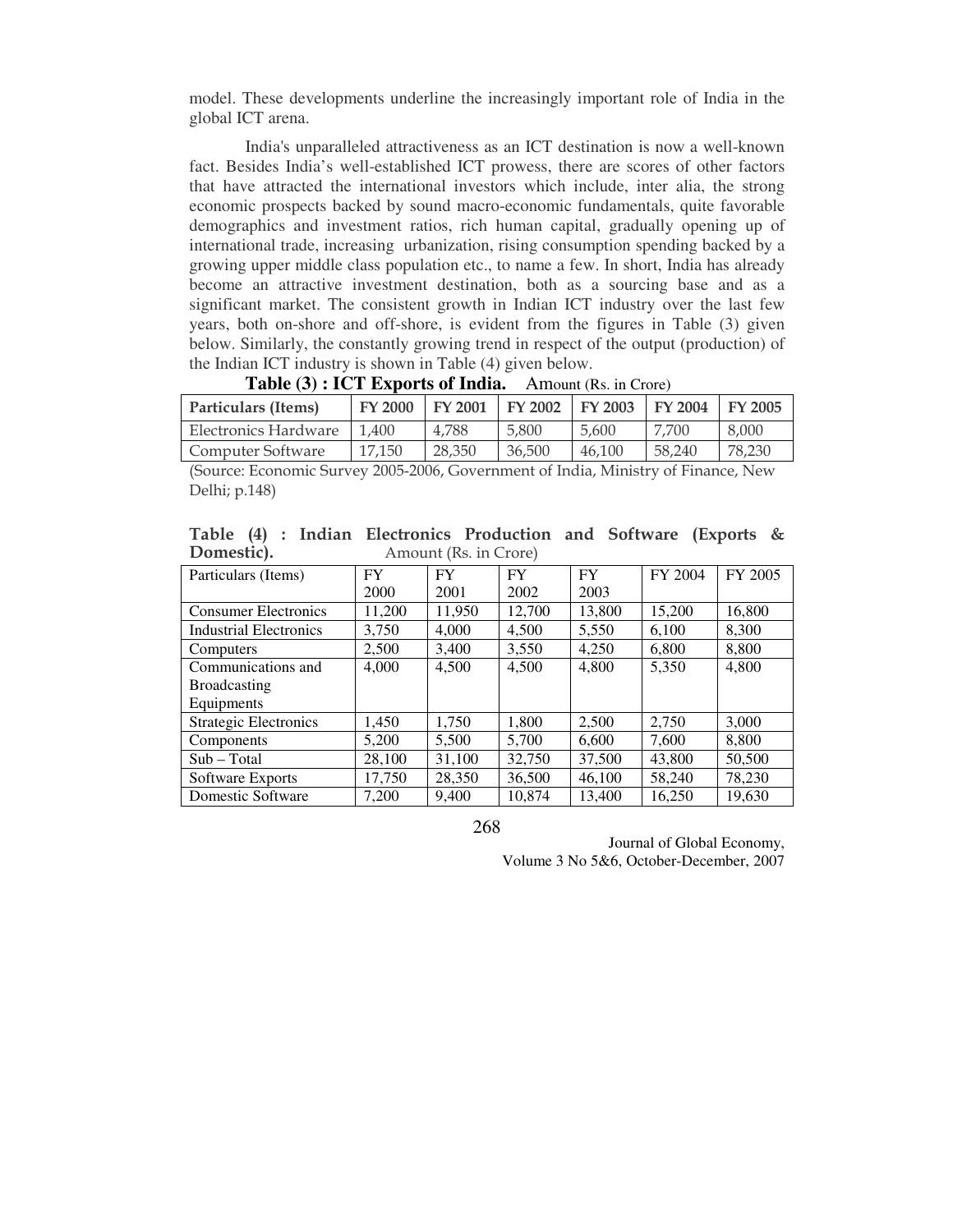| Total                                  | 52.450 |  |  |  | $\mid 68,850 \mid 80,124 \mid 97,000 \mid 118,290 \mid 148,360$ |  |
|----------------------------------------|--------|--|--|--|-----------------------------------------------------------------|--|
| $(0, \ldots, n, \ldots, 0, \ldots, 0)$ |        |  |  |  |                                                                 |  |

(Source: Economic Survey 2005-2006, Govt. of India, Ministry of Finance, New Delhi; p.148)

From Table (3) it is noted that exports of Indian software and services sector has increased by 34 percent in FY 2005 to reach Rs.78,230 crore (US Dollar 17.2 Billion), from the level of Rs.58,240 crore (US Dollar 12.80 Billion) in FY 2004. From Table (4) it is noted that output of the Indian ICT industry has increased by 25.4 percent in FY 2005 to reach Rs.148,360 crore from the level of Rs.118,290 crore in FY 2004. Table (5) shows the sector-wise profile of the industry. Table (6) gives the relevant growth estimates of the ICT industry in India.

| Particulars                                 | FY 2004                        | FY 2005 | <b>FY 2006E</b> |  |
|---------------------------------------------|--------------------------------|---------|-----------------|--|
| (Name of the Industry Sector)               | Amount (in US Dollar Billions) |         |                 |  |
| <b>IT Services</b>                          | 10.4                           | 13.5    | 17.5            |  |
| - Exports                                   | 7.3                            | 10.0    | 13.2            |  |
| - Domestic                                  | 3.1                            | 3.5     | 4.3             |  |
| $ITES - BPO$                                | 3.4                            | 5.2     | 7.2             |  |
| - Exports                                   | 3.1                            | 4.6     | 6.3             |  |
| - Domestic                                  | 0.3                            | 0.6     | 0.9             |  |
| Engg. Services and R&D, Software Products   | 2.9                            | 3.9     | 4.8             |  |
| - Exports                                   | 2.5                            | 3.1     | 3.9             |  |
| - Domestic                                  | 0.4                            | 0.8     | 0.9             |  |
| <b>Total Software and Services Revenues</b> | 16.7                           | 22.6    | 29.5            |  |
| Of which, exports are                       | 12.9                           | 17.7    | 23.4            |  |
| Hardware                                    | 5.0                            | 5.9     | 6.9             |  |
| Total IT Industry (including Hardware)      | $21.6*$                        | $28.4*$ | $36.3*$         |  |

Table (5) : Sector-wise break-up of Revenue: IT – ITES Industry in India.

(Source: NASSCOM, Strategic Review 2006) \*Total may not match due to rounding off.

#### Table (6): ICT Industry in India: Growth Estimates for FY 2006.

| Name of the Sector                         | <b>Figures (in US Dollar Billion)</b> |
|--------------------------------------------|---------------------------------------|
| IT Software and Services<br><b>Exports</b> | 23.4                                  |
| Hardware                                   | 6 9                                   |

269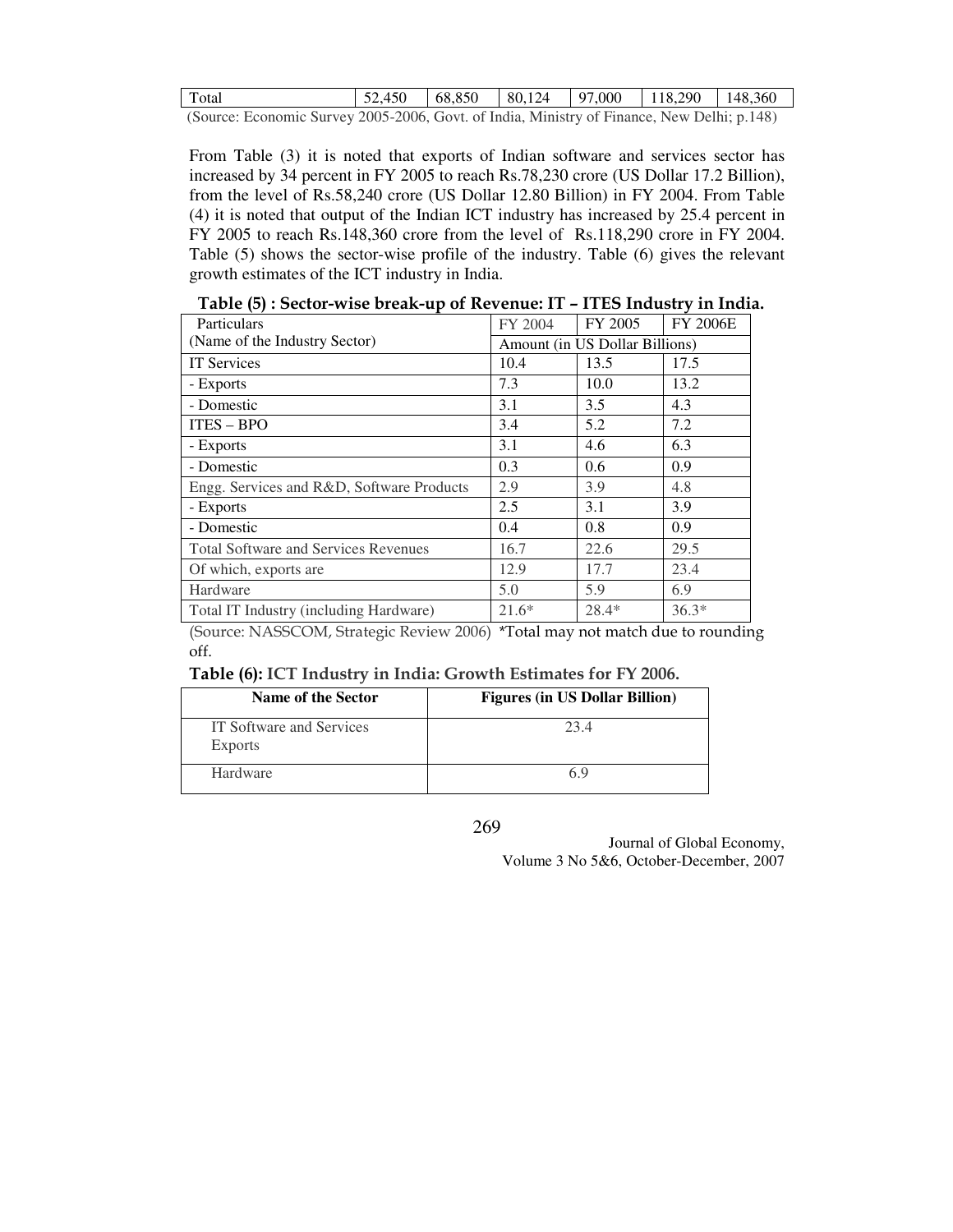| Domestic Market         |       |
|-------------------------|-------|
| <b>Total ICT Sector</b> | 36.3* |

(Source: NASSCOM, Strategic Review 2006) \*Total may not match due to rounding off.

As per the latest statistics (May, 2007) of IDC, Indian ICT industry has raised a revenue of Rs. 1,98,477 Crore in 2006, which is up by as high as 31 percent over 2005. It has been noticed that with equal drives from exports revenue and domestic IT spending, the Indian IT industry has been able to keep up with the momentum it gained since 2003. As per IDC's estimates (Table 7) Indian ICT industry is projected to generate revenue over 100 Billion USD by 2011. As is evident from the Table, growth in the revenue from domestic ICT market (19.7 percent) is quite higher than that of ICT exports by FY: 2011, a reversal of the present trend wherein the market is primarily from exports. It may be noted that this shift is essentially because of the very high growth rate (40.4 percent CAGR for 2006-'11 period) of domestic ITES market. **Table (7): ICT Industry in India: Growth Estimates (from FY:2006 to FY:2011) by IDC, India.** 

| (Rupees in Crores)       | 2006   | 2007   | 2008   | 2009   | 2010   | 2011   |                  |
|--------------------------|--------|--------|--------|--------|--------|--------|------------------|
|                          |        |        |        |        |        |        | CAGR 2006-<br>11 |
| Domestic IT Market       | 61761  | 75050  | 88011  | 101342 | 116177 | 132133 | $16.4\%$         |
| Domestic ITeS Market     | 6650   | 11970  | 17955  | 24239  | 31511  | 36238  | 40.4%            |
| Domestic IT/ITeS Marke   | 68411  | 87020  | 105966 | 125581 | 147688 | 168370 | 19.7%            |
| IT/ ITeS Exports Revenue | 130067 | 159889 | 190475 | 221844 | 254422 | 289857 | 17.4%            |
| IT/ITeS Industry Size    | 198477 | 246909 | 296441 | 347425 | 402110 | 458228 | 18.2%            |

(Source: IDC, Directions-08, 20th Edition of Indian ICT Industry Survey, May 2007.)

### **Indian ICT Industry: Huge Employment Creator.**

ICT industry in India is a huge employment creator also. The estimated employment potential of this industry as of FY 2006 is 12,87,000. It is worthwhile to note that there has been almost a doubling of the employment created by this industry over the last four years. The number of professionals employed in India by this industry is estimated to be 10.45 lakh as on March 31, 2005 (Economic Survey 2005-'06, Government of India, p.147). The sector-wise break up of the employment is given in

270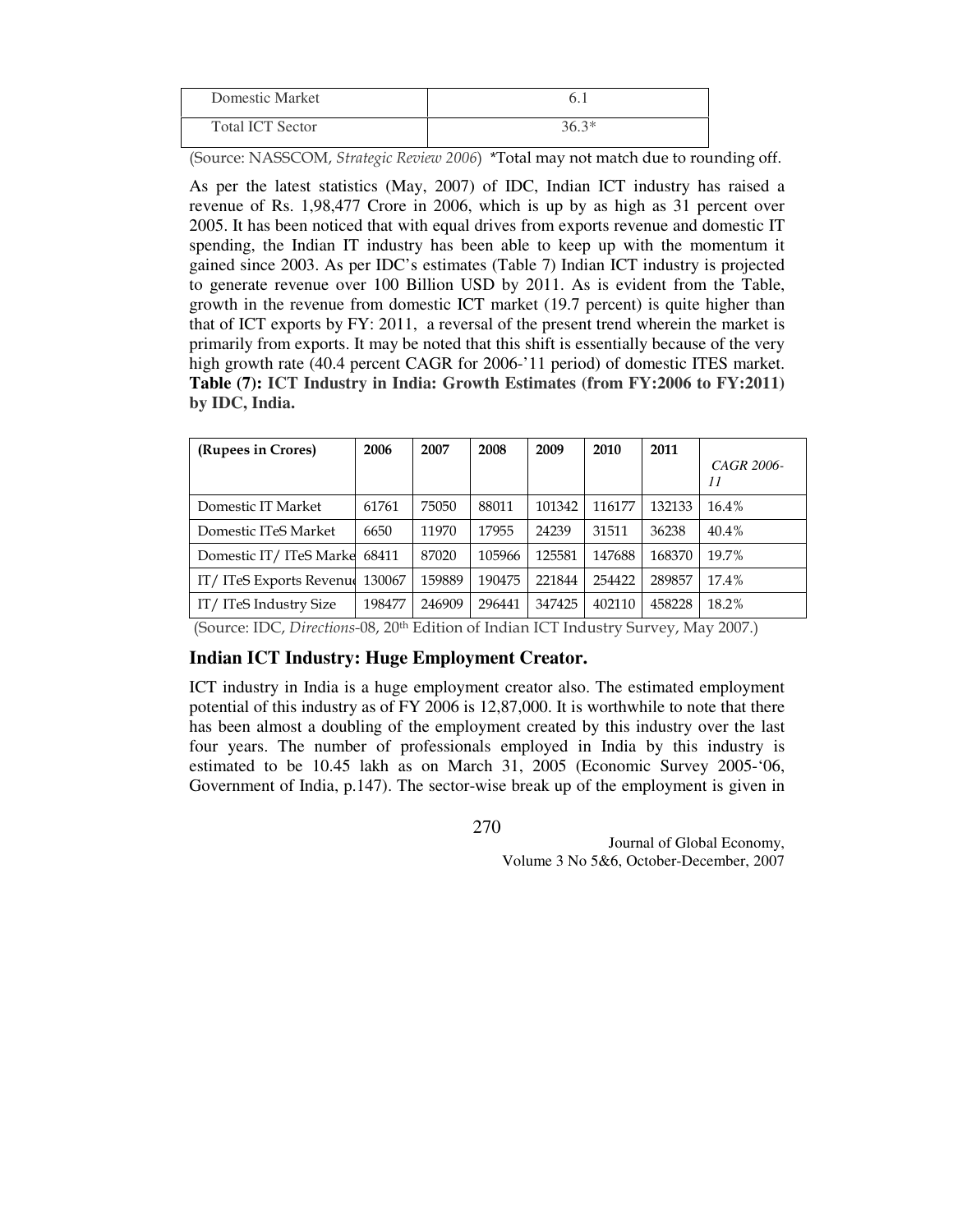Table (8). NASSCOM estimates that ICT would provide employment to 1.1 million people by 2010.

|        | Table (8) : Employment figures relating to Software and Services sector in |  |  |
|--------|----------------------------------------------------------------------------|--|--|
| India. |                                                                            |  |  |

| Sector                                         | FY 2004 | FY 2005 | <b>FY</b> |
|------------------------------------------------|---------|---------|-----------|
|                                                |         |         | 2006E     |
| <b>IT Services</b>                             | 215000  | 297000  | 398000    |
| <b>ITES-BPO</b>                                | 216000  | 316000  | 409000    |
| Engineering Services, R&D and Software         | 81000   | 93000   | 115000    |
| Products                                       |         |         |           |
| Domestic Market (including user organizations) | 318000  | 352000  | 365000    |
| <b>Total Employment</b>                        | 830000  | 1058000 | 1287000   |

(Source: NASSCOM, Strategic Review 2006) (Figures do not include employees in hardware sector)

### **Indian ICT Scenario: Growing Technology Adoption**.

It is worthwhile to note here that there has been an increasingly growing trend in India, in respect of the adoption of the latest technological advances in the field of ICT and other allied areas, over the last few years. A recent survey (Nov. 2005) by Internet and Mobile Association of India (IAMAI) has revealed that the on-line commerce is likely to grow three-fold by FY 2007. Accordingly, as against an online business worth Rs.570 crore done in FY 2005, the same expected by FY 2007 is Rs. 2300 crore. It has been found that the cyber-café market has grown by a huge 45 percent during the last five years and that the current number of cyber-cafes of 1.05 lakh may go upto 2.62 lakhs by 2010.

# **ICT in India: SWOT Analysis (Strengths, Weaknesses, Opportunities and Threats)**

In this section, an attempt is made to analyse the strengths, weaknesses, opportunities and threats of the ICT industry in India.

### **ICT in India: Strengths**

Indian IT companies are capable of offering efficient software solutions of high quality at low cost. As of now, no other developing country is able to match with India. Many a foreign company has been outsourcing their jobs to India which in turn

271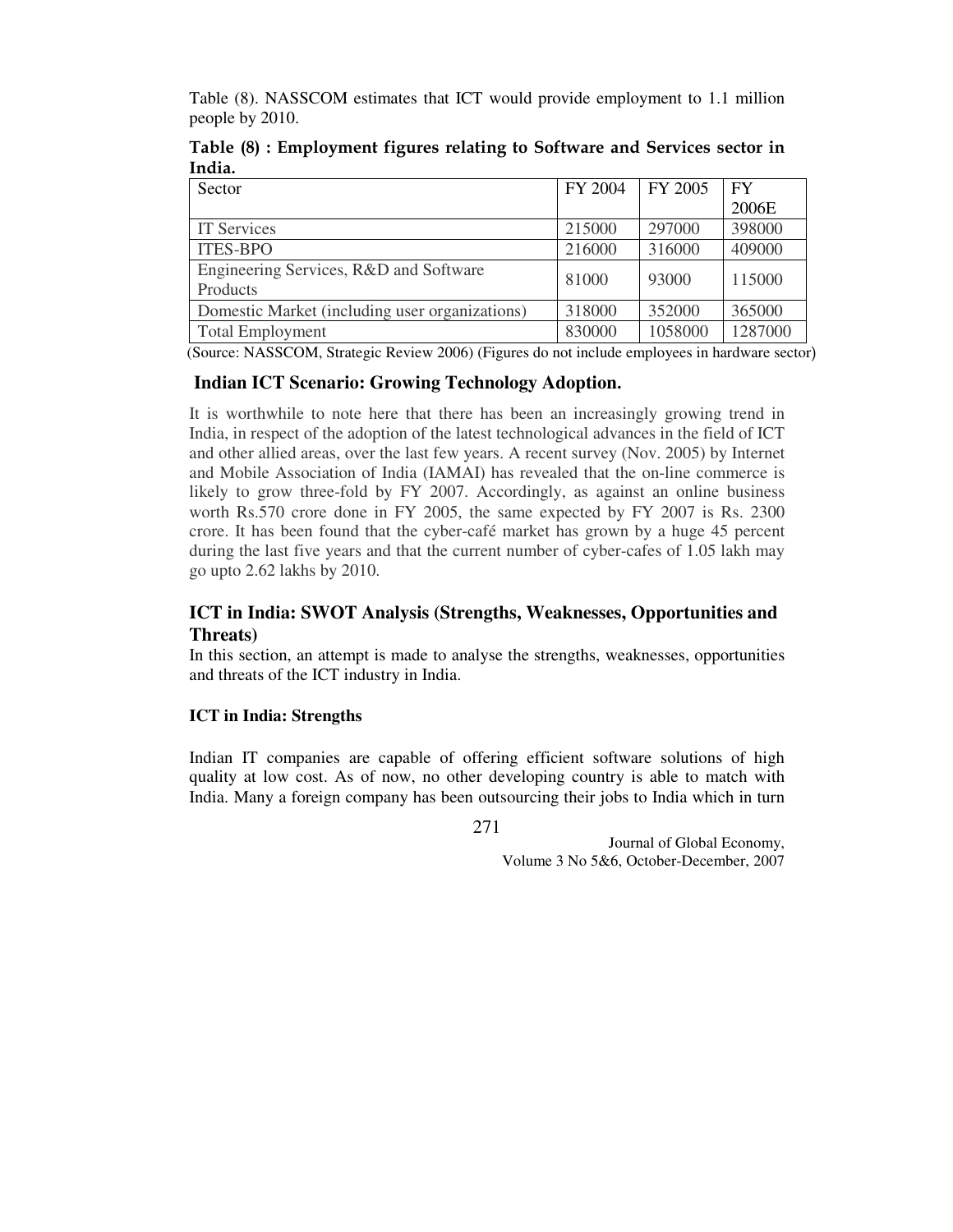resulted in the setting up of a number of BPO centers in the country. Besides, right from 2000, many global companies have been shifting their back-office operations to India. Since then, the business of Indian companies has been on the rise. India has two advantages in this regard, viz. low labour costs, and large number of English-speaking manpower. Many policy initiatives of the Government, including fiscal, aimed at encouraging the electronics and IT sector has been favourable to this industry. [Exhibit: 1]. Exhibit: 1. Policy Initiatives for Electronics and IT Sector.

- *(1) Customs duty on all tariff lines covered under the Information Technology Agreement (ITA –1) of WTO has been abolished;*
- *(2) All goods required in the manufacture of ITA 1 items have also been exempted from customs duty subject to Actual user conditions;*
- *(3) An additional duty for 4 percent has been imposed on items bound by ITA 1 (except IT software) and their inputs, raw materials, parts, capital goods covered under various customs notifications;*
- *(4) Specified capital goods required in the manufacture of capacitors, electronic fuses, [full pls] TDM, DC micro motors, PCBs, relays and switches have been exempted from customs duty;*
- *(5) To improve information security with growing applications of IT, an Information Security Management System has been set up. A security co-operation agreement is signed with Microsoft to exchange computer security related information and training of technical personnel;*
- *(6) An expert committee has been set up to review the IT Act;*
- *(7) A national facility for Electro Magnetic Interference (EMI) and Electro Magnetic Compatibility (EMC) evaluation of electronic equipments and systems has been set up at SAMEER – Chennai; and*
- *(8) A joint project for setting up Nanoelectronics centers at the Indian Institute of Science, Bangalore and the Indian Institute of Technology, Bombay has been sanctioned with a total outlay of Rs.99.80 crore over a period of five years.*

(Source: Economic Survey 2005-2006, Government of India, Ministry of Finance; p.148)

### **Competitiveness of Indian ICT Industry in spite of Competition:**

Indian ICT industry has shown adequate resilience over the years in spite of the growing competition owing to the emergence of newer ICT destinations. [Exhibit: 2]

272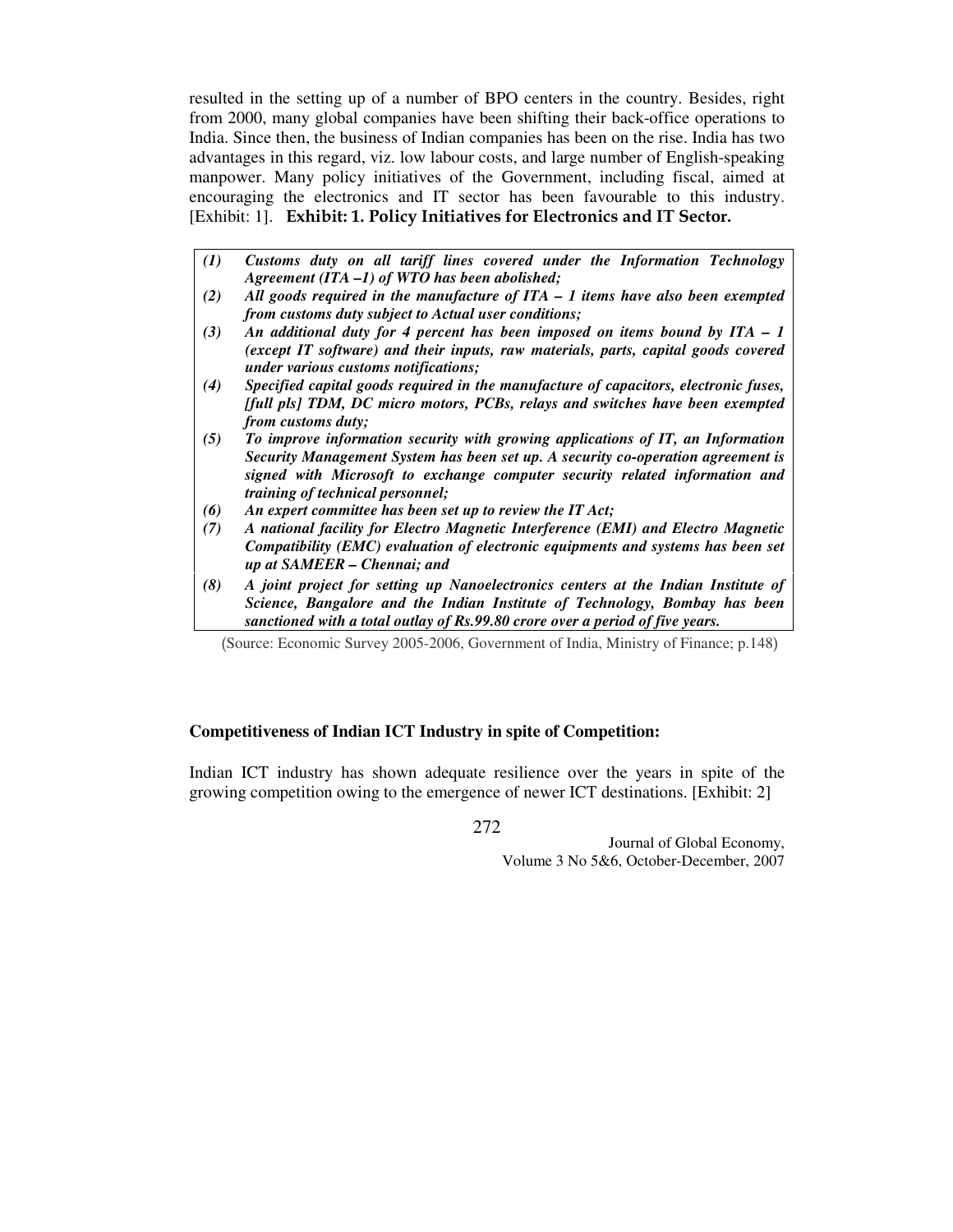# Exhibit: 2. Competitiveness of Indian ICT Industry: a Few Facts.

- □ India maintains its distinctive lead amongst offshore destinations
- Strong fundamentals will help sustain India's value proposition
- 28% of the suitable talent available across all offshore locations (outranks the next destination by a factor of 2.5)
- Keen emphasis on security and quality; and sustained cost competitiveness, gains from increased productivity, utilization and scale expansion.

(Source: Official Website of NASSCOM, Strategic Review 2006)

# **Growing Presence in Domestic Market; Emergence of Indian MNCs in the field of ICT and the Era of Global Outsourcing:**

Apart from a strong presence in the global market as reflected in ever-increasing exports, Indian ICT industry has also been increasingly catering to the domestic ICT market as well. Further, of late there has been huge governmental spending in IT to modernize the public sector. In fact, the above situation is reflected in following facts: [Exhibit: 3] Exhibit: 3. Indian ICT Industry: Growing Presence at Home and Abroad.

- □ Domestic market coming into its own, grew by nearly 22% in FY 2006.
- Strong demand over the past few years has placed India amongst the fastest growing IT markets in the Asia-Pacific region.
- $\Box$  Growth in the domestic market is witnessing the early signs of service line depth that characterizes maturing markets.
- Global product companies are also looking to introduce localized versions of their software products to drive usability and penetration.
- Several large domestic contracts announced last year (FY 2005) were won by Indian MNCs in the field of ICT. Many indigenous ICT companies traditionally having an 'India-centric' outlook are increasingly building up noticeable presence in other locations through cross border acquisitions and organic growth in other lowcost locations.

273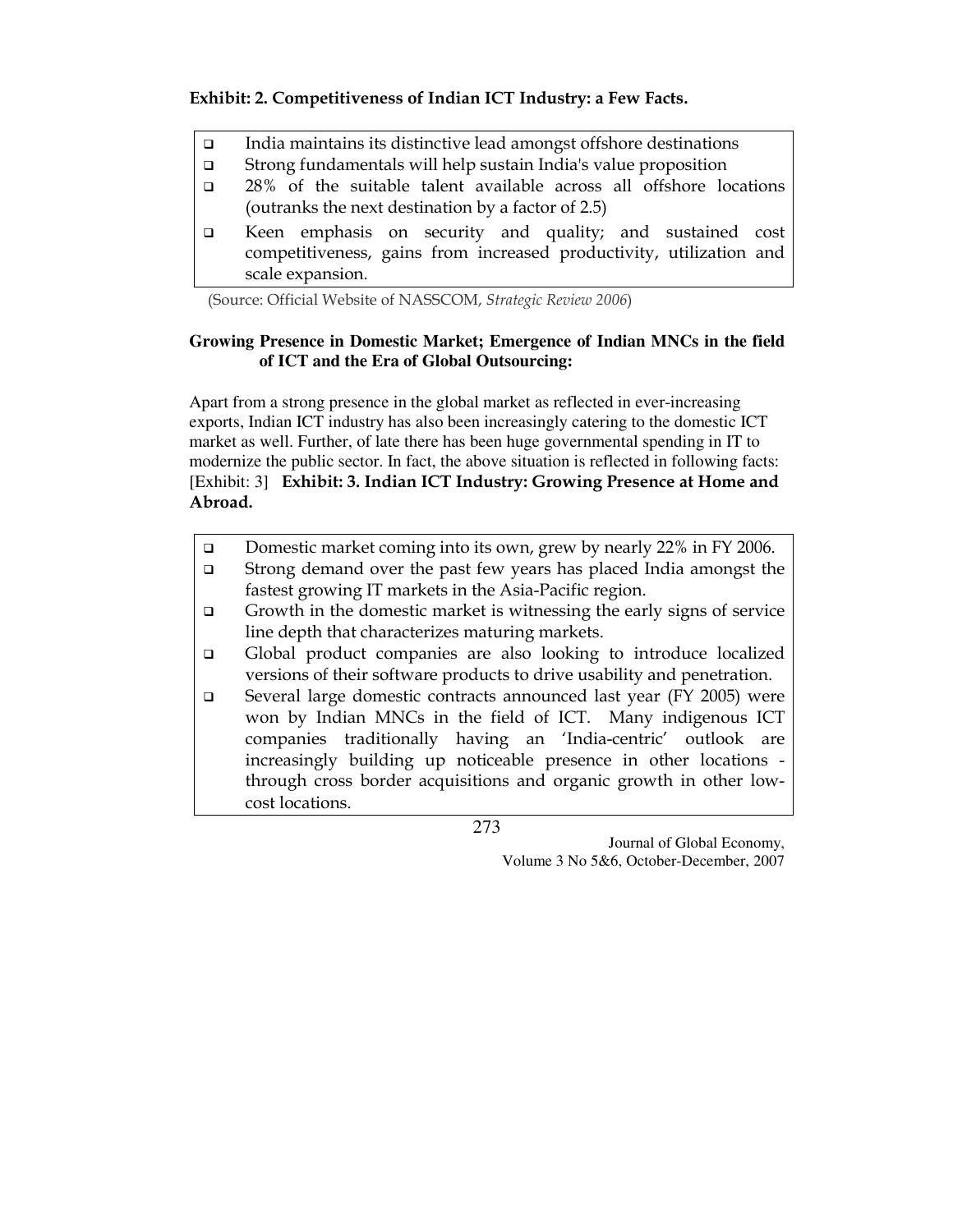- Global majors continuing to significantly ramp-up their offshore delivery capabilities - predominantly in India.
- □ Portfolio of services sourced globally continued to expand into highervalue, more complex activities.
- Transition from outsourcing to global sourcing to drive the next phase of evolution in process quality frameworks and practices.
- Having aligned their internal processes and practices to international standards such as ISO, CMM, Six Sigma, etc., companies in India are seeking to further increase the quality and productivity benchmarks by introducing adaptations more suitable for remote service delivery.

(Source: Official Website of NASSCOM, Strategic Review 2006)

 There has been remarkable growth in India's ICT revenue over the years; the same as a percentage of GDP has constantly increased from 1.2 percent in 1997-98 to 4.6 – 4.8 percent in FY 2006 (E). [Figure (1) below.]

274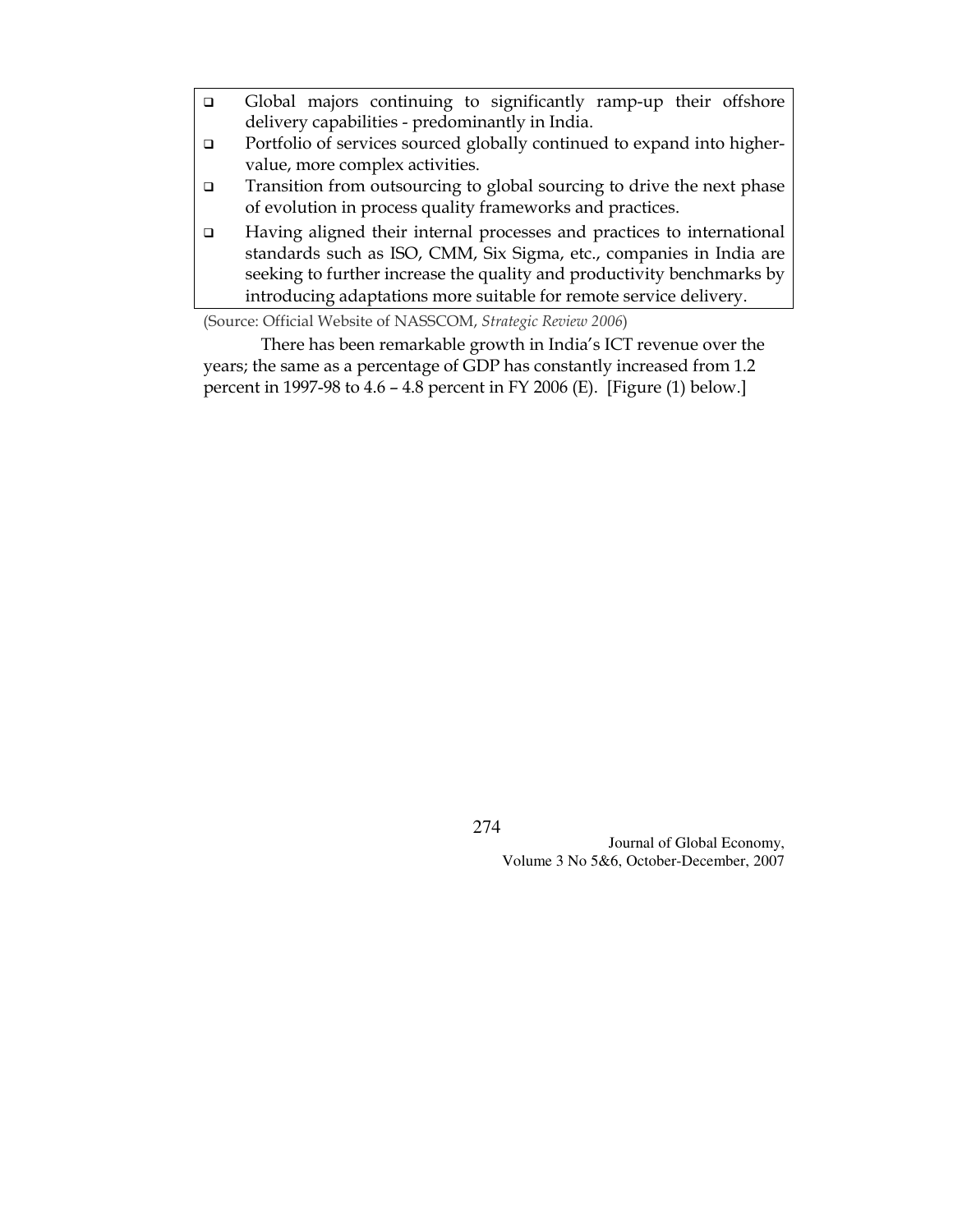

Figure (1): Growth in ICT Revenue of India and its Share in the GDP.

India's expenditure on IT in public sector will be the fastest growing in Asia; the same being expected to grow from USD 1.4 Billion in FY 2005 to USD 2.9 Billion in FY 2009 at a rate of 19.6 percent. This beats China the second fastest growing country in Asia. The heavy investments in IT seeks to modernize the public sector and hence to attract foreign investment.

It is estimated that India will remain as the most popular outsourcing destination in the world till 2015. Another favourable factor for this industry is that the global IT spending is set to increase considerably in the future.

### **2.2.1. ICT in India: Weaknesses.**

275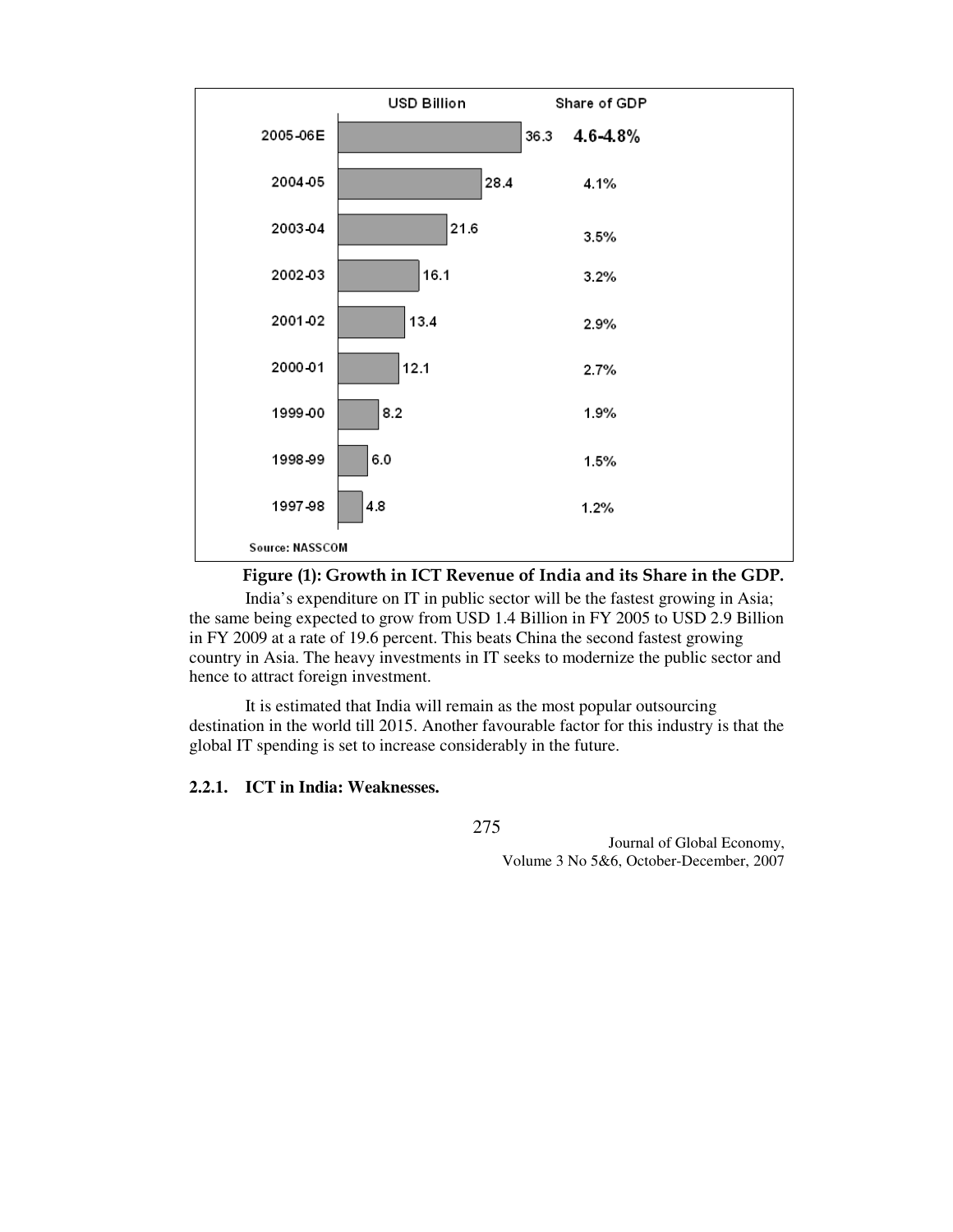In spite of the tremendous growth in the industry over the years, growing international presence, favourable macro-economic environment etc., Indian ICT industry has its own share of problems and weaknesses. These need to be addressed immediately and suitable remedial measures initiated so as to ensure rapid and sustainable growth in the future. The major weaknesses are as follows:

- The overall ICT penetration and usage in India has lagged far behind the international averages. It is still in its infancy, in general.
- In IT front, the position of India  $(45<sup>th</sup>)$  is relatively poor, as is the case with a few other developing nations, like Thailand  $(43<sup>rd</sup>)$  and China  $(51<sup>st</sup>)$ ; while some other developing countries are performing reasonably well, Chile  $(32<sup>nd</sup>)$ , Brazil  $(39<sup>th</sup>)$ .
- In India, though the telecom network is the  $15<sup>th</sup>$  largest in the world, its penetration is very low at the level of 1.3 percent as against the average of 10 at the global level. India has just 3 phones per 100 people as against 11 in China. Further, narrow band-width in most places does not support internet yet. This provides only limited opportunities to business houses to conduct ecommerce applications. Moreover, the gap between urban and rural teledensity has been increasing (TRAI, 2004); and more than half of the Indian villages lack telephone connectivity, let alone the internet access. The 29 million phone lines and 2 million internet subscribers are highly concentrated in urban areas.
- India has just 4 PCs (personal computers) per 1000 people compared to 14 in China. While one among three American's use internet only one in 10,000 Indians use internet.

### **ICT in India: Opportunities**

### Exhibit 4. ICT Industry in India: Good Growth Prospects.

- $\blacktriangleright$  ICT sector is estimated to grow by 28%, (i.e. 4.8% of GDP) in FY 2006 Employment in software and services sector is to touch 1,287,000
- $\blacktriangleright$  Software and service exports are to grow by 32%, to reach USD 23.4 billion

276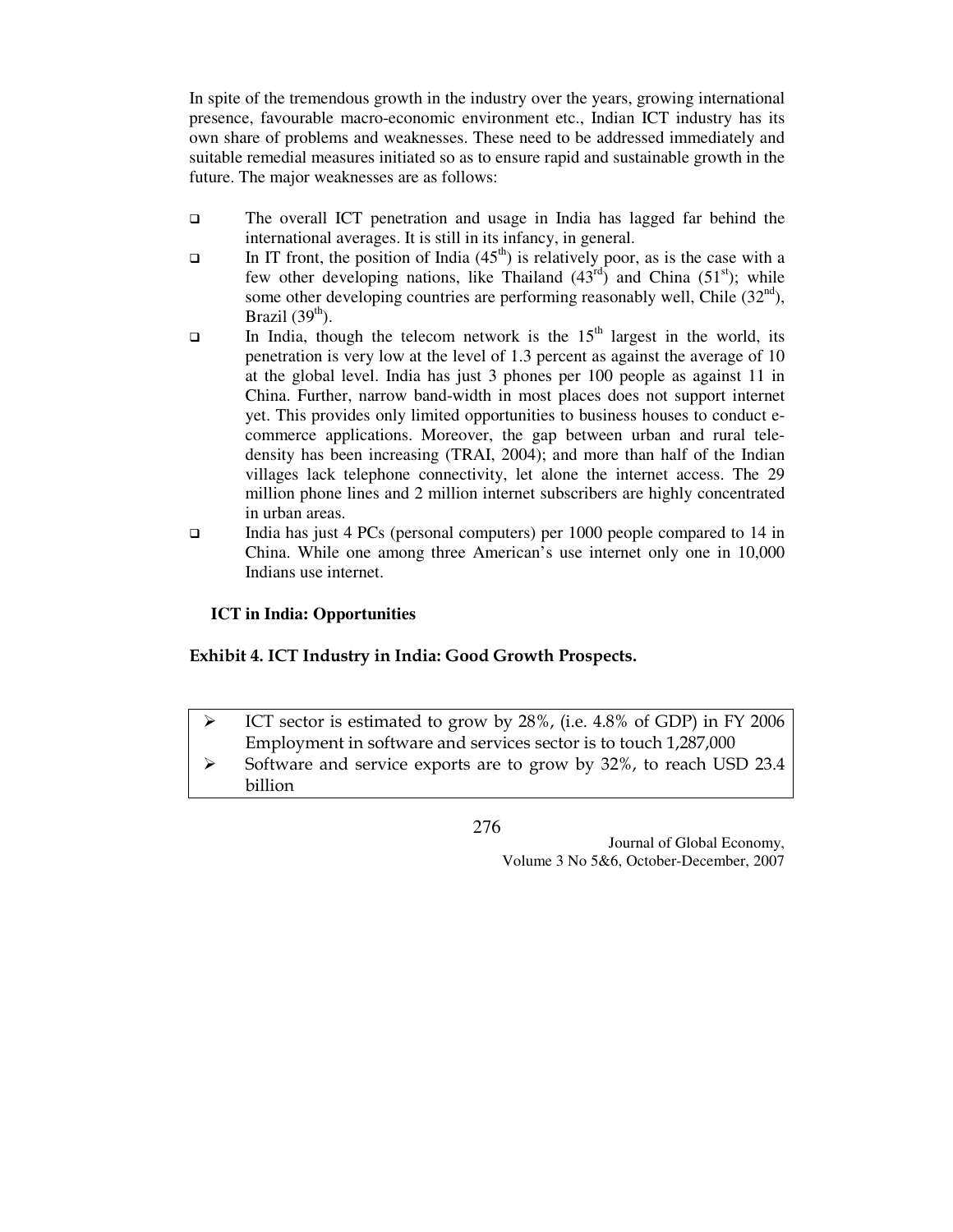- $\blacktriangleright$ Exports are to account for nearly two-thirds of the total revenues.
- $\blacktriangleright$  Engineering and R&D, software products hold significant opportunity for India - growing at 37% and 43% (CAGR FY 2003-06E), respectively.
- $\blacktriangleright$  Indian ICT sector is on track to achieve the targeted USD 60 billion in exports by FY 2010
- $\blacktriangleright$ The total revenues from ICT would rise to USD 17 billion by 2010.
- $\blacktriangleright$ Exports are to account for nearly two-thirds of the total revenues.

(Source: Official Website of NASSCOM, Strategic Review 2006)

 The opportunities for this industry are tremendous, a few of the major ones being depicted in Exhibit: 4 above. According to NASSCOM estimates, the Indian ICT Sector is to generate a revenue exceeding USD 36 Billion in FY 2006. Somewhat similar estimate has been made by IDC according to which the above estimate is USD 40 Billion by FY 2007.

In spite of the significant growth over the years and also increased presence of Indian ICT companies worldwide, it is estimated that less than 10 percent of the addressable market for globally sourced ICT has so far been captured by Indian companies. This in turn points to the huge untapped market and hence immense growth potential for the Indian players. Regarding the prospects of India, the latest report of IDC (IDC's India Top Ten IT Market Predictions 2007) makes some realistic projections. [Exhibit: 5]

# Exhibit: 5. Projected Growth Indian ICT Sector by IDC.

1. India continues to soar. South Asia's largest economy will continue to lead the pack as the next IT market opportunity.

2. Dynamic IT to enter Phase 2 in 2007, from consolidation to virtualization and service oriented architecture (SOA).

3. Disruption to set in for small and medium business (SMB) focused goto-market strategies. New delivery and usage models will evolve in 2007.

4. Connectivity, content and convergence will run parallel courses, but their real orchestration into a fully evolved 'digital home' phenomenon will remain elusive in 2007.

277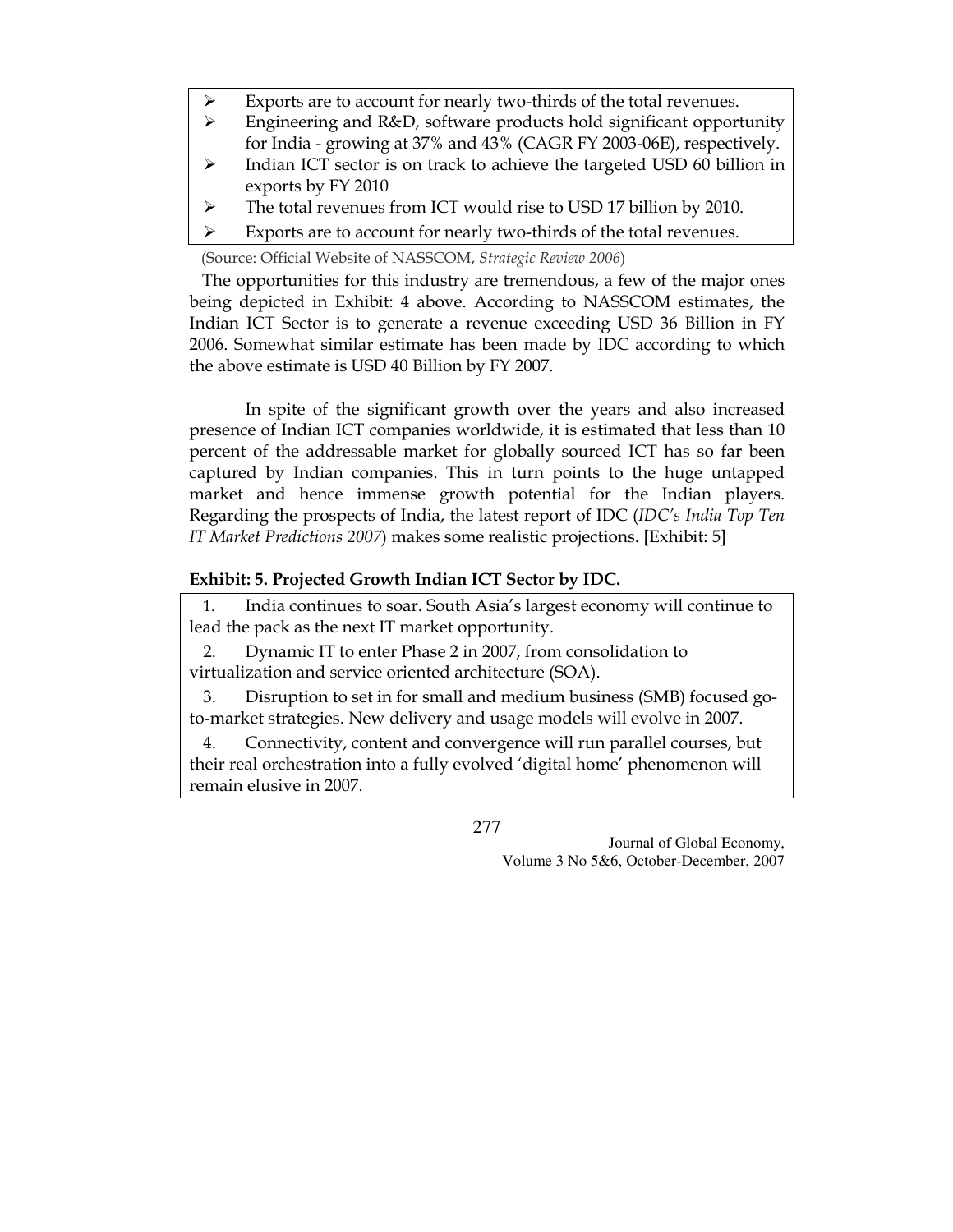5. Vendors will adopt a 'productized services' delivery model in 2007 to achieve standardization and enhance profitability.

6. Internal security concerns will drive the enterprise security solutions market in 2007.

7. Despite huge investments slated for telecom network infrastructure, 2007 will be a year of build outs rather than rollouts for 3G and WiMAX services.

8. IT retailing to gain momentum, but 2007 will be remembered more as an year of experimentation.

9. Emerging Asia will approach BRIC-like performance

 10. Worldwide IT spending will be marginally higher in 2007, driving vendor risk-taking

 (Source: IDC's India Top Ten IT Market Predictions 2007, IDC, Official Website of IDC India, )

# **ICT in India: Threats.**

In spite of the immense growth potential of the Indian ICT industry, the industry might face a number of threats in the days to come. These include, inter alia, the following:

 $\blacktriangleright$  As of now, majority of the IT and BPO firms in India are located in Bangalore. [ Table: 8, below. ] This has resulted in such major problems as overcrowding, inadequate infrastructure, high levels of attrition, ever growing labour cost and other expenditure. Accordingly, companies involved in low-end BPO work are finding Bangalore too costly and are forced to relocate to other cities because of the diseconomies of scale.

Table (8) : The Number of IT and BPO Firms Established in India till March 2005.

|           | Number of IT and BPO Firms |
|-----------|----------------------------|
| Bangalore | 1468                       |
| Delhi     |                            |

<sup>278</sup>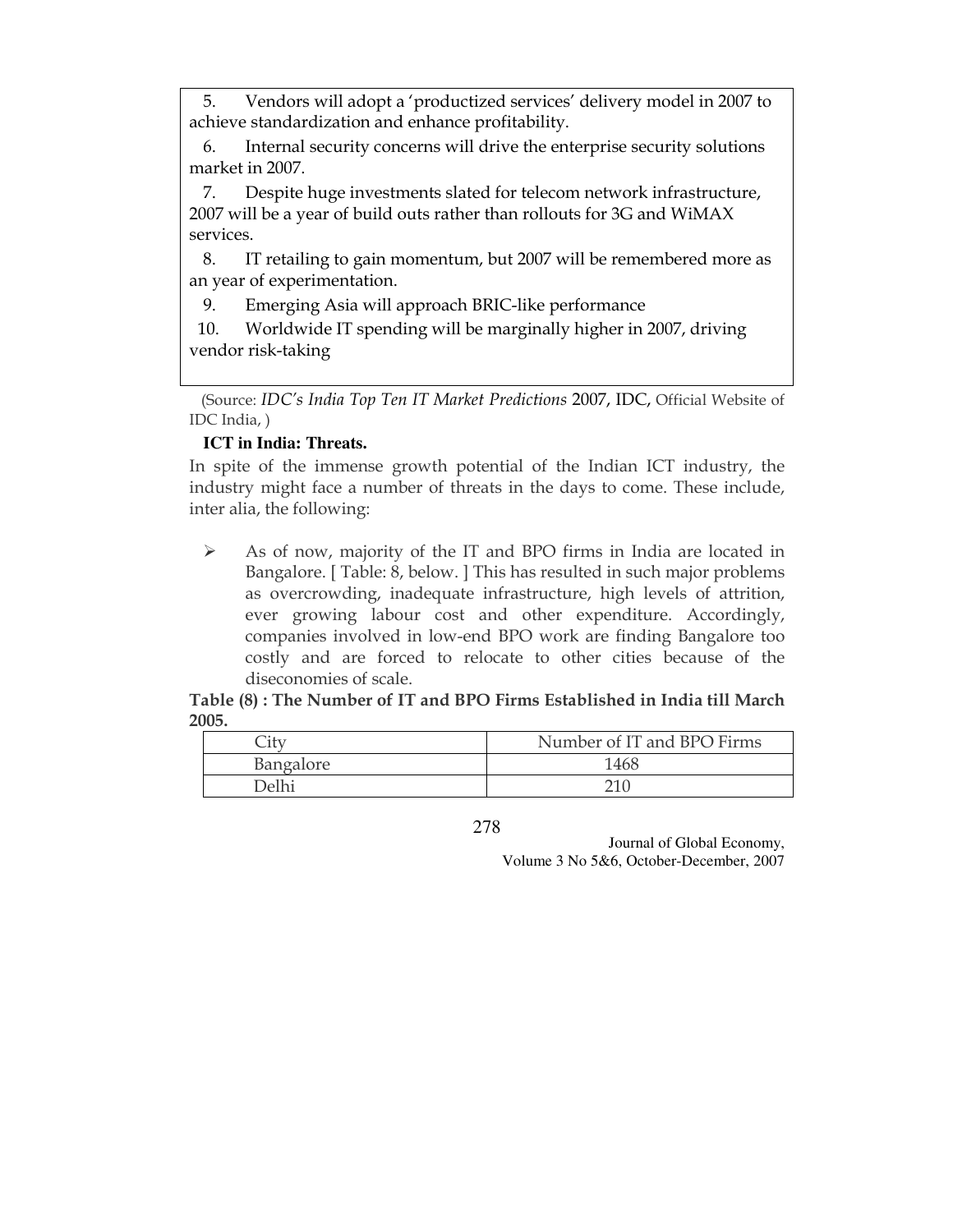| Mumbai    | 186 |
|-----------|-----|
| Chennai   |     |
| Hyderabad |     |
| Pune      |     |
| Kolkata   |     |

(Source: Business World, cited in Vinod Kumar, P., "The Future of the Indian IT, ITES & BPO Industry", Facts for You, December 2005, p. 28)

- $\blacktriangleright$  India may face significant level of competition in the long term from such countries as China, Canada, Philippines, Russia, Poland, Mexico, Hungary and Czech Republic. On the one hand, wages are low in these countries and on the other hand they have better infrastructural facilities than India. This situation may create a major unemployment problem in India.
- $\blacktriangleright$  High attrition rates in the ICT industry, as high as 20 to 80 percent is indeed a matter of great concern. Coupled with this is the problem of shortage of right manpower, particularly at the mid-management level, which is expected to be acute by the year 2008. Scarcity of skilled manpower equipped with education and training of quality and relevance will be a chronic problem for the BPO companies in the days to come. This will definitely affect adversely the long-term prospects of the industry.
- $\blacktriangleright$  In spite of the fact that India has been receiving higher-end processing jobs being outsourced to the country, the security issues are yet to be addressed properly and the industry is still sailing through somewhat rough waters.
- $\blacktriangleright$  Though India is currently enjoying the status of the best IT outsourcing destination, the same is under attack from China – the biggest threat to India in IT outsourcing. A Global Outsourcing Report recently released by a Geneva-based strategic advisory firm points out that China will

279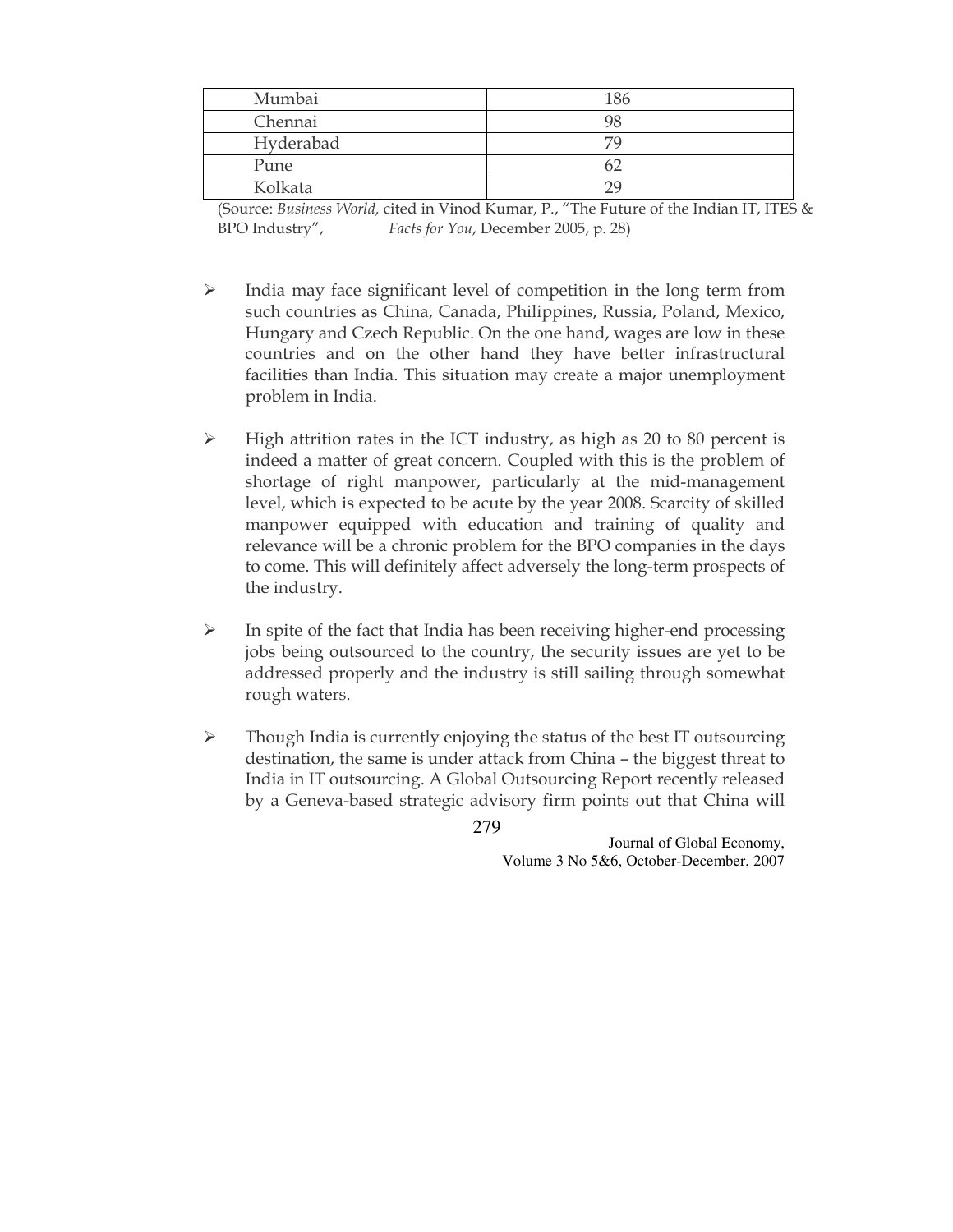replace India as No. 1 technology outsourcing country, in the next ten years. The only problem that China faces now is the shortage of English speaking technical personnel. But this problem is likely to be solved in the next 5 to 10 years, it is expected; thus posing a formidable enemy to India.

 $\blacktriangleright$  Appreciating trend in the value of Indian Rupee another factor that adversely affects the fortunes of Indian ICT industry significantly. The revenues from exports would come down as the rupee appreciates. Only Governmental initiatives like reduction of the duties on imports can provide some relief to the ICT sector in the current context.

# **Part – III Suggestions for further Improving the Performance of ICT Industry**

In view of the foregoing discussions, an attempt is made here to enumerate a few pragmatic and realistic strategies that that help improve the performance of the industry still further and hence to equip India to maintain its current superior status consistently. These are as follows:

- (1) There is an imminent need to enhance the current talent pool advantage. For this, focus on skill development is very much essential. Towards this end, active academic-industry partnerships have to be encouraged with a view to restructure the curriculum with emphasis on (i) relevance, (ii) quality. Needless to mention, this has to be an on-going activity and curriculum revisions on a regular basis at very frequent intervals may be essential. Moreover, apart from the content, relevance and quality of the curriculum, there should be equal emphasis on development of various "soft skills' like, communication skills, presentation skills, inter-personal skills etc. as well as analytical and decision-making skills. Compulsory training for all students in the service industry for a few months is good.
- (2) The existing urban infrastructure (Tier I) and emerging (Tier II and Tier III) cities needs to be upgraded and strengthened. This requires continued emphasis on proactive regulatory reforms to facilitate greater ease of doing business in this sector.

280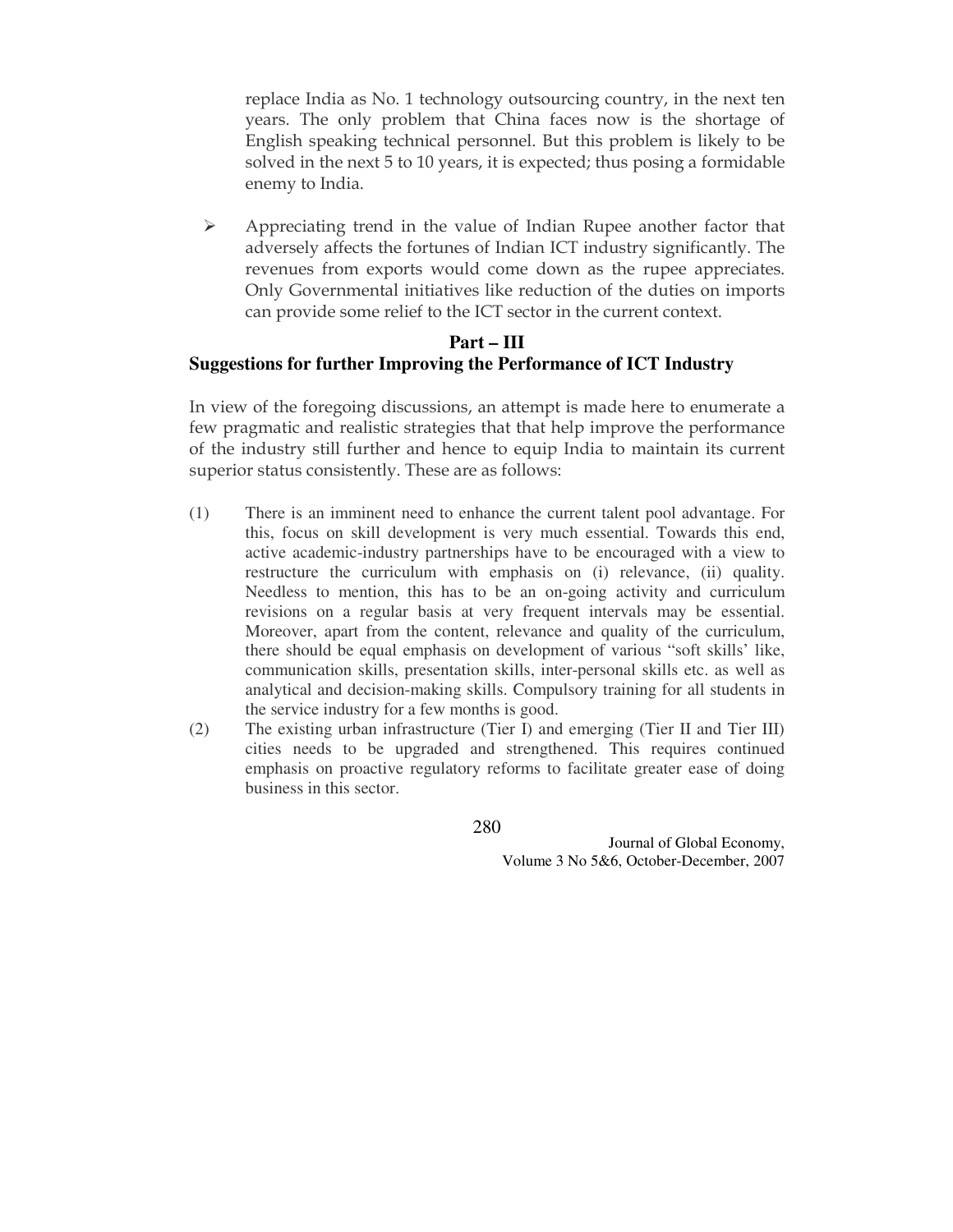- (3) Cyber security issues have to be addressed with utmost urgency. Towards this end, enabling legislations have to be passed at the earliest.
- (4) A philosophy of "Operational Excellence" has to be inculcated amongst industry players (across the board) to ensure that the quality of Indian software exports sustains world-leading benchmarks in performance.
- (5) The potential of the domestic market has to be fully tapped and accordingly the domestic market needs to be developed maximum.
- (6) Considering the special nature of the Indian economy, special thrust is required (i) to provide standard IT infrastructure in the rural areas as well, so as to attract ICT and BPO industry (ii) to provide high quality IT training to students of rural areas so that they can be employed in the ICT or BPO industry.
- (7) The policy makers have to proceed actively in the direction of economic deregulation and actually an uncompromised agenda towards global free trade needs to be promoted consistently.
- (8) The various ICT initiatives in the anvil have to be implemented systematically through concerted action of the all the key stakeholders, like, the government, industry, academic community etc. Further, there should not be any compromise on the quality at any level.

### **Conclusion**

Considering the favourable situation that India currently enjoys in respect of ICT and BPO industry, building up on these already existing infrastructure can very well be done with comparative ease. Though competition from other nations, the issue of appreciation of Indian rupee etc. are posing threats to India in maintaining its No.1 status in ICT outsourcing; it may be stated that with the concerted action of all the key stake-holders (like, the government, industry and academic institutions etc.) and that too keeping in view of the "SWOT" of the country, the above potential threat can very well be taken care of by the country. Accordingly, let us hope that Indian ICT industry can very well maintain its current status and also attain greater heights in the days to come.

### REFERENCES:

281